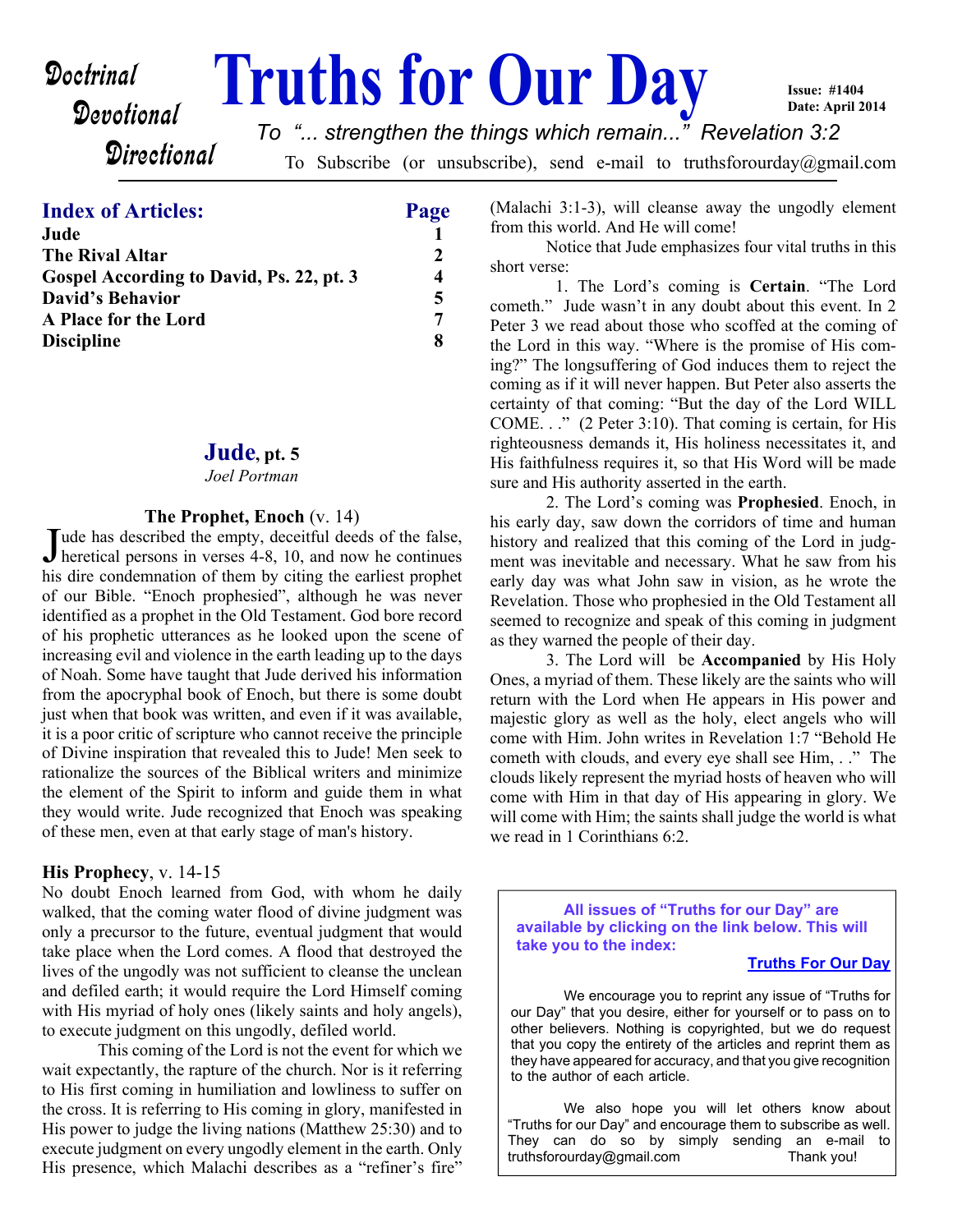3. What is the **Purpose** of the Lord's coming: it is to judge the Ungodly. "All" indicates that there will be none excluded of this category. All the "earth-dwellers" will come under this judgment and will experience the wrath of the Lamb (Revelation 6:16-17).

 4. What the Lord will **Judge**: DEEDS and WORDS will all come under His scrutiny. The deeds are ungodly as well as the words, and thus all must be judged. So that the judgment of the Lord on this ungodly, wicked world will include the Men, their Deeds, and their Attitudes.

#### **Their Practices**, v. 16

Jude describes these in five ways: they are murmurers, complainers, walking after their own desires, speaking great, swelling words, and showing partiality for persons. Some of these words are only found here in our New Testament, but similar forms are used elsewhere. He first calls them murmurers, a term which seems to indicate their attitude toward God. This is likely placed first, since the end of the previous verse refers to what these men have spoken against God (v. 15). They are speaking inwardly, privately, and publicly against God, His will, His works, and His actions toward them. It's evident in our world that men are quick to blame God when something doesn't suit them, but slow to recognize the providence of God. This reflects the attitude of the heart; no appreciation or proper response to God and His ways.

 They are complainers, again a word only found here. It indicates their attitude toward their circumstances of life, dissatisfaction with everything and wanting more. We read that a characteristic of the world is that men are not thankful (Romans 1:21), and this is true in every age. The opposite should characterize the believer, "be ye thankful". Paul could say in Philippians 4:11, "... I have learned (by experience) in whatsoever state I am, therewith to be content," and therefore he could exhort the believers to do the same, "having food and raiment, let us be therewith content," (1 Timothy 6:8), and we read in Hebrews 13:8, "be content with such things as ye have." Certainly, in contrast to the complaining world, we have all things in Christ and abound, regardless of our state in life.

 They move in a direction that is dictated by their own selfish desires. This is similar to Paul's words in Ephesians 2:1-3, where we "walked according to the course of this world (age) . . . fulfilling the desires of the flesh and of the mind." This expression indicates clearly that they are, despite their claims, unbelievers and ungodly in His sight. They move contrary to the will of God and according to their own will. From the beginning of man's course of sin, we read that they desired not the knowledge of God's ways, (Job 21:14).

 He shows that their words indicate the condition of their hearts, for the Lord said that "out of the abundance of the heart, the mouth speaketh," (Matthew 12:34). They use

great, impressive words that tend to lead their listeners astray (2 Peter 2:18). Since they are murmurers against God, they don't hesitate to speak directly to seek to lead others away from God as well. They will be judged by their words, "by thy words thou shalt be justified and by thy words, thou shalt be condemned," (Matthew 12:37). Watch your words! They reveal what lies resident in the heart, so may our speech be always with grace, seasoned with salt, (Colossians 4:6).

 Lastly, he tells us that they are men who show partiality for persons who can help them gain an advantage. Albert Barnes says in his notes, "Showing great respect to certain persons, particularly the rich and the great. The idea is, that they were not "just" in the esteem which they had for others, or that they did not appreciate them according to their real worth, but paid special attention to one class in order to promote their selfish ends." Beware of those who cater to the important, the rich, or influential! The Lord said to beware of such and we do well to regard with care all who user their words to gain an advantage for their own benefit. The pattern of the Lord is that He spoke against such people and moved in the company of the lowly, and we should emulate His example.

 Jude will next move from exposing the evil and negative to reminding the saints of the positive, which will be more encouraging for us in the next article on this book. *(to be continued)*

**Philadelphia had "a little strength," but Laodicea had no heart for Christ. The problem was not a lack of power, but a lack of fervent affection for Christ.**

## **The Rival Altar**

*Alcímides Velasco* (translated from "La Sana Doctrina," Jul/Aug 2009, #302)

A rivalry is established when someone competes with<br>another person, striving to obtain the same rights as rivalry is established when someone competes with they have. In the Bible the term "rival" is encountered twice, always in relation to the marital environment, (Leviticus 18:18, 1 Samuel 1:6). In that which occupies us in the present article, we want to look at the rivalry in the spiritual realm, Satan's ancient fight to take away from us the adoration that pertains only to God. God is Strong and Zealous of His people, and doesn't allow a third party to interfere with the sincere fidelity that we owe to Him. Because of this, God established barriers of separation. He commanded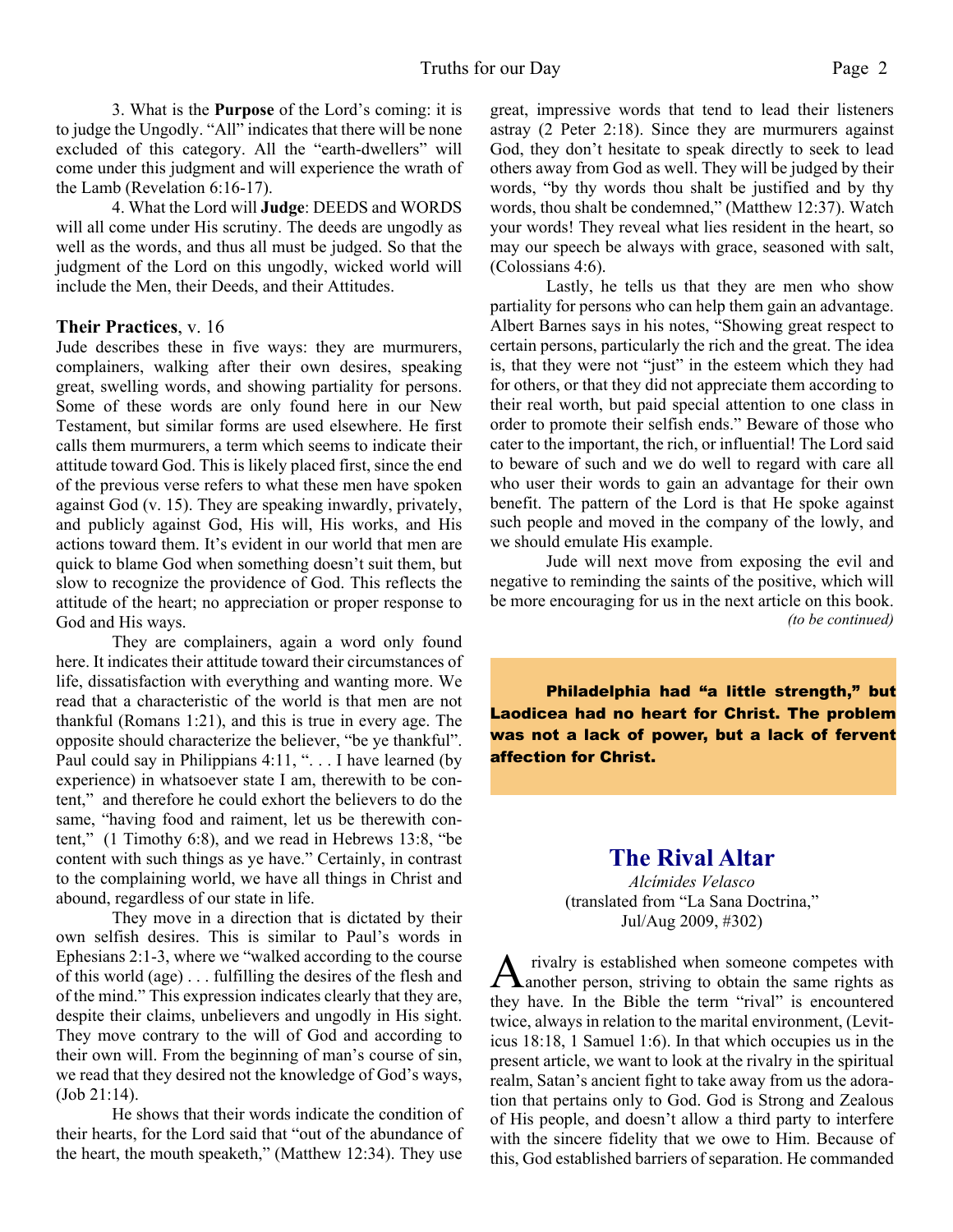Israel expressly to tear down all the Canaanitish altars. He ordered Gideon to destroy the altar of Baal that was in his father, Joash's, house. King Josiah determined ahead of time to avoid every spiritual object that was related to the worship of false gods.

 We see at least three reasons that cause God to refuse all that He considers traitorous to His love in every believer.

#### **1. The Existence of a Spiritual Link**

As respects the nation of Israel, God used the figure of a husband to illustrate His relation to them. This same symbolism is also used in the New Testament to illustrate the spiritual connection between Christ and His Church.

 References to this are abundant: Psalm 45 is a nuptial song. The opening anticipates that its content is a "song of loves." The Song of Solomon has the same background. The Jews have always considered this book as a spiritual allegory intended to show the love of God toward His people. The bridegroom represents Jehovah. The bride is Israel. Four times in this book, the Shulamite is called the bride (4:9, 10, 11, 12).

 In the prophetic books, the same analogy is established: "Because thy Maker is thine husband; the Lord of hosts is His Name," (Isaiah 54:5). "Turn, ye backsliding children, for I am married unto you," (Jeremiah 3:14).

 John the Baptist said, "He that hath the bride is the bridegroom. . ." (John 3:29). In the parable of the ten virgins, we find the expression, "Behold, the Bridegroom cometh . . ." (Matthew 25:6). The apostle Paul says, ". . . I have espoused you to one husband, that I may present you as a chaste virgin to Christ," (2 Corinthians 11:2). The apostle John tells us of the marriage of the Lamb, and also to him was said, "Come hither, I will show thee the bride, the Lamb's wife," (Revelation 19:7-9, 21:9).

 Marriage is a contract where two persons promise mutual fidelity to each other. Intimate relationships are prohibited outside of the conjugal bond. God always remains faithful to His covenant. He exhorted Israel to show themselves faithful to the clauses of the statutes in order to enter the land of the Canaanites. He told them, "But thus shall ye deal with them; ye shall destroy their altars, and break down their images, and cut down their groves, and burn their graven images with fire," (Deuteronomy 7:5).

#### **2. By Causing a Natural Reaction**

It's normal when a marriage partner is provoked to jealousy when the other freely flirts with a third person. The same sentiment is awakened in God in a spiritual sense. The two first commandments of the law given in Sinai contain prohibitions against idolatry. God gives two reasons: a) Because he brought them out of Egypt with power; and b) because He is strong, jealous. It is written, "then he forsook God which made him, and lightly esteemed the Rock of his

salvation. They provoked him to jealousy with strange gods, with abominations provoked they him to anger." (Deuteronomy 32:15-17). The apostle says, "Ye cannot drink the cup of the Lord, and the cup of devils: ye cannot be partakers of the Lord's table, and of the table of devils. Do we provoke the Lord to jealousy? are we stronger than he?" (1 Corinthians 10:21-22).

 King Ahaz was smitten with the altar that he saw in Damascus. He "sent to Urijah the priest the fashion of the altar, and the pattern of it, according to all the workmanship thereof. And Urijah the priest built an altar according to all that king Ahaz had sent from Damascus" (2 Kings 16:9-18). Later, when the king returned, he came near the altar and offered sacrifices on it. The altar of burnt offering was put off to one side. This foolish king not only provoked the Lord to jealousy with a strange altar, but he provoked the anger of the Lord, the God of his fathers.

 The prophet Ezekiel was carried in visions to Jerusalem, and he saw the sin of the nation summarized in four visions. The first vision had to do with the image of jealousy at the entrance of the temple, which provoked the Lord to jealousy. That jealousy was like the first that was stirred when the relation between married couples starts to disintegrate. It is in this context that the vision is interpreted. The other three visions are of the same tenor.

 May the Lord guard us from offering on the altar any other thing that isn't the expression of our love for Him. An idol is whatever displaces God's place in the heart of a believer. The apostle John says, "Little children, keep yourselves from idols," (1 John 5:11).

#### **3. By Unlooosing a Harmful Action**

It is a tragedy when a marriage is undermined because of persistent infidelity on the part of one of the partners. One should try to save the marriage at all costs. It is traumatic when the ship of marriage cannot maintain itself afloat and is brought into a lamentable shipwreck.

 In the spiritual sense, this is what happened first in the northern kingdom of Israel. Jeroboam, the first king, having taken counsel, made two calves of gold and put one in Bethel and the other in Dan. And this was the cause of sin and provocation of God. Afterward, they spiritually prostituted themselves through this means, so that it is written, "Ephraim hath made many altars to sin," (Hosea 8:10). It was that infidelity that brought God to the point of sending Israel away as a rejected wife. God said, "Plead with your mother, plead; for she is not my wife, neither am I her husband: Let her therefore put away her whoredoms out of her sight, and her adulteries from between her breasts." (Hosea 2:2).

 The same thing happened in the southern kingdom; they fell into abominable idolatries. And thus the Lord said in the days of king Josiah, "The LORD said also unto me in the days of Josiah the king, Hast thou seen that which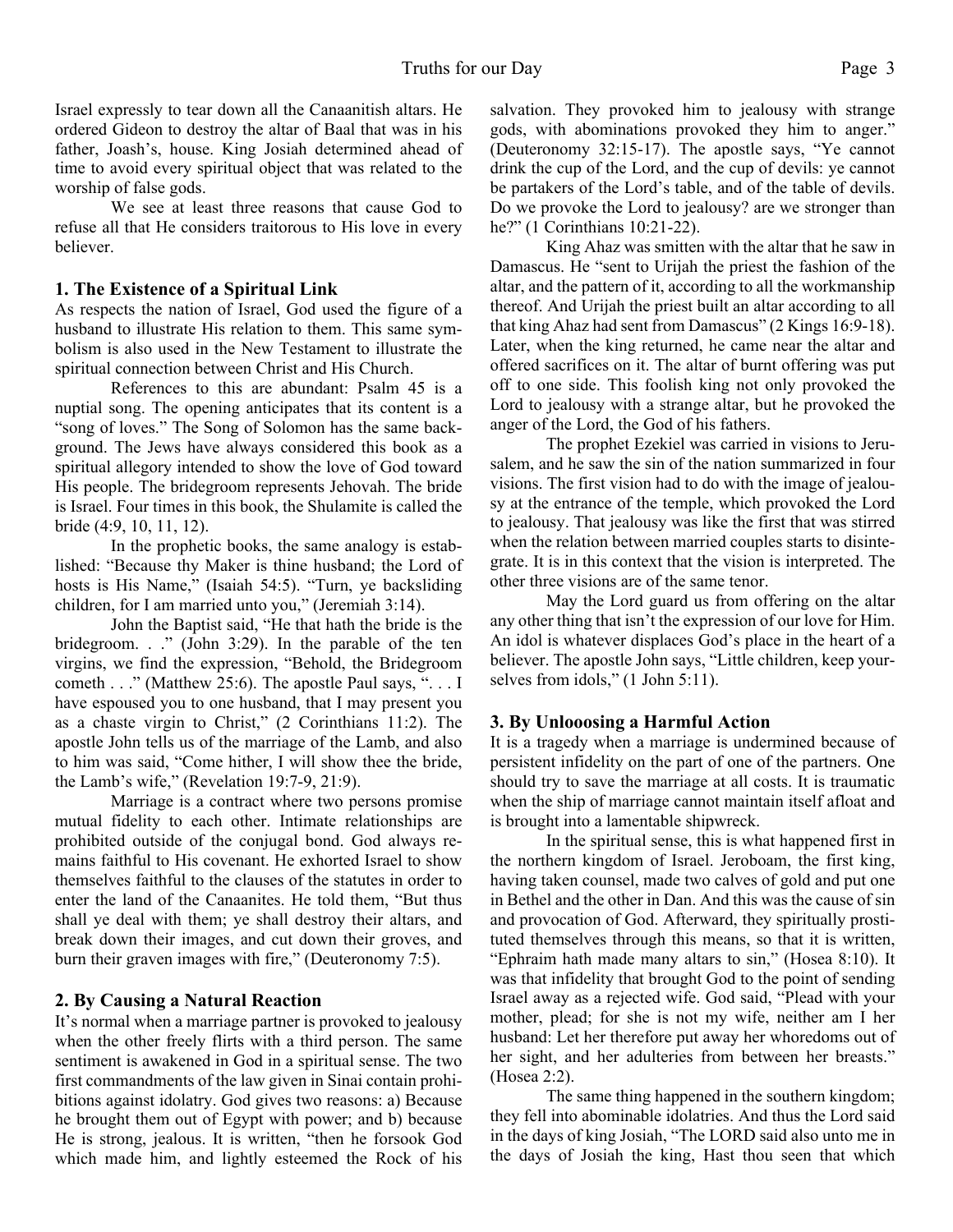backsliding Israel hath done? she is gone up upon every high mountain and under every green tree, and there hath played the harlot. And I said after she had done all these things, Turn thou unto me. But she returned not. And her treacherous sister Judah saw it. And I saw, when for all the causes whereby backsliding Israel committed adultery I had put her away, and given her a bill of divorce; yet her treacherous sister Judah feared not, but went and played the harlot also." (Jeremiah 3:6-8).

 These things were written for our admonition, so that we should not covet evil things as they did. "Ye adulterers and adulteresses, know ye not that the friendship of the world is enmity with God?" (James 4:4).

 Thanks be to the Lord that there is restoration for those who repent and return to the Lord. He says, "Behold, I will allure her and bring her into the wilderness, and speak comfortably unto her," (Hosea 2:14). "For thy Maker is thine husband; the LORD of hosts is his name; and thy Redeemer the Holy One of Israel; The God of the whole earth shall he be called. For the LORD hath called thee as a woman forsaken and grieved in spirit, and a wife of youth, when thou wast refused, saith thy God." (Isaiah 54:5-6).

 We are called to return to the love of betrothal, the first love, to produce those first fruits, and that our heart might be His altar, from where rises the incense of a new devotion. Oh, that it might be so!

*(concluded)*

Build solidly. Prepare thoroughly. Never be satisfied with superficial answers. God's Word can stand the most thorough investigation. Do not shirk the difficult problems but seek to bring the facts to light, for God's Word and God's world will never contradict one another.

## **The Gospel According to David, Psalm 22, pt. 3** *Robert Surgenor*

#### **His Cry for Help – vs. 11**

"Be not far from Me; for trouble is near; for there is none to help."

H ow often in His sojourn was the Lord ministered to by<br>godly women, but they are now removed. Angels Tow often in His sojourn was the Lord ministered to by ministered unto Him after His encounter with Satan in the wilderness, and after His agony in the garden, but in His work at Calvary there was none to help, but neither could they. Scripture states; When He had by Himself purged our sins" (Hebrews 1:3).

 "Alone He bore the cross. Alone its grief sustained. His was the shame and loss, Though He the victory gained. The wondrous work was all His own, Yet we shall share His glorious throne."

 Trouble was near. The powers of darkness were marshaling all their satanic forces. Judas was approaching with a band of men to bind Him and take Him to Pilate's judgment hall for a mock trial. Fully aware of the fast approaching trouble, He rose from off the ground and presented Himself to them as the "I AM." He allowed Himself to be taken by wicked hands to be crucified and slain. He was fully aware that He was "being delivered by the determinate counsel and foreknowledge of God" (Acts 2:23).

#### **Description of His Fierce Enemies - vs. 12–13**

"Many bulls have compassed Me: strong bulls of Bashan have beset Me round. They gaped upon Me with their mouths, as a ravening and a roaring lion."

 According to Levitical law, the bull was a clean animal, thus the strong bulls of Bashan who were nourished by the lush vegetation of the region of Bashan, typify the Jewish leaders who were living off the fat of the land. The priests, Pharisees, scribes, elders, and rulers, employed all their power and policy to take Him and bring Him to death. Our Lord was like a helpless man thrown into the midst of a herd of infuriated wild bulls.

#### **Description of His Sufferings – vs. 14–15**

"I am poured out like water, and all My bones are out of joint: My heart is like wax; it is melted in the midst of My bowels. My strength is dried up like a potsherd; and My tongue cleaveth to My jaws; and Thou hast brought Me into the dust of death."

 The Bible is its own dictionary, and to find the meaning of a statement all one has to do is search elsewhere in the scriptures to see how it is used. So what does "I am poured out like water" mean?" Well, just read the following verses for the answer. "And the men of Ai smote of them about thirty and six men: for they chased them from before the gate even unto Shebarim, and smote them in the going down: wherefore the hearts of the people melted, and became as water" (Josh. 7:5). "All hands shall be feeble, and all knees shall be weak as water" (Ezekiel 7:17) "For we must needs die, and are as water spilt on the ground, which cannot be gathered up again" (2 Samuel 14:14).

 Thus we see that the Savior is giving expression to His extreme weakness as the end nears. He, who in His sovereign power over nature, walked on the surface of the waters of the Sea of Galilee, is now, abandoned of God, and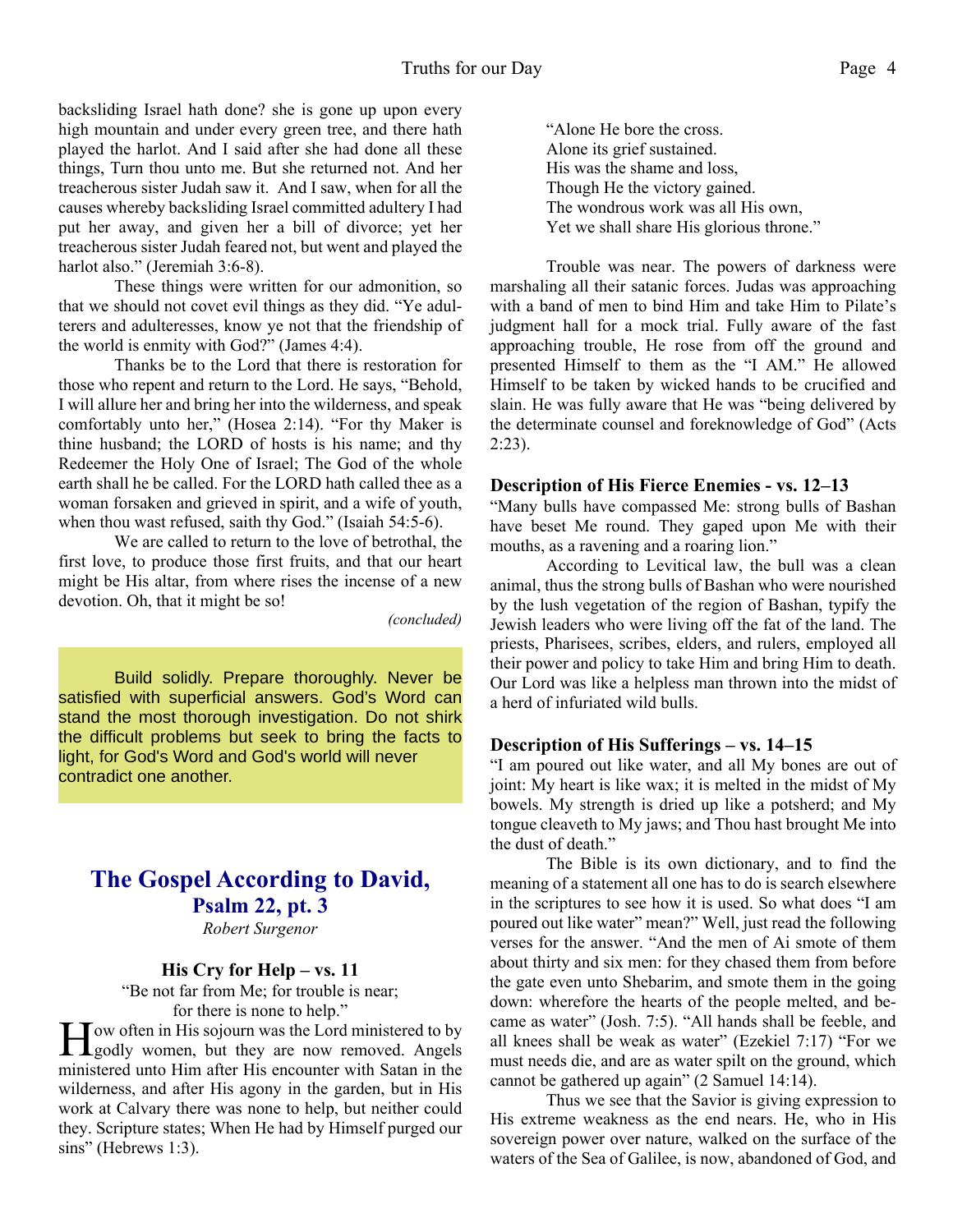in total weakness, "poured out like water." He was like a libation poured out before the Lord. Oh, the mystery of it all!

 He then cries, "All My bones are out of joint." Many doctors claim that the greatest and most intolerable pain that the body can endure, is that arising from a bone out of place, or dislocated joint. In the dark ages this type of pain was inflicted upon victims bound to the rack, where slowly their bones were pulled out of their joints. The dislocated bones of a person can be more painful than a broken bone.

 When David confessed his sin with Bathsheba, he cried; "Make me to hear joy and gladness; that the bones which thou hast broken may rejoice." Not that God literally broke David's bones, but rather God inflicted mental, and perhaps physical pain upon David equal in severity to a broken bone. I believe that is what is employed here in the Lord speaking of all His bones being out of joint. This was a far greater mental and physical experience than David ever experienced, or could experience, for no suffering of any mortal could compare with the vicarious sufferings of our Lord on the cross.

 The Lord then describes His heart as being as wax melted in the midst of His bowels. As fire melts wax, so the fires of God's wrath came down upon His Son. Again we turn to the Bible as a dictionary. Notice the following explanations regarding melting wax.

 "And he also that is valiant, whose heart is as the heart of a lion, shall utterly melt: for all Israel knoweth that thy father is a mighty man, and they which be with him are valiant men" (2 Samuel 17:10). "As smoke is driven away, so drive them away: as wax melteth before the fire, so let the wicked perish at the presence of God" (Psalm 68:2). "The hills melted like wax at the presence of the LORD, at the presence of the Lord of the whole earth" (Psalm 97:5).

 Thus we see that melted wax is an expression of total weakness, the heart completely failing. Many people develop congestive heart failure and become very weak. Some are driven to total helplessness, and finally death claims their life. This plague on the human race is one of the results of sin entering this world.

 Regarding our Lord, His "heart failure" was imposed upon Him, not for His sin, for He had none, but He experienced it because of our sins being borne in His own body on the tree. He experienced a broken heart and a melted heart.

 "A merry heart doeth good like a medicine: but a broken spirit drieth the bones" (Proverbs 17:22). Thus the Savior cries out; "My strength is dried up like a potsherd." Like clay pottery baked in the fires of an oven, the fires of God's wrath dried up His strength. Through loss of blood, the radical moisture of His body would have been literally dried up, accompanied by a burning fever. As the Paschal lamb was roasted in the fire, in like manner He endured the fire of divine vengeance for sin. The horrible dryness tormented His mouth, and hardly able to speak He utters, "My tongue cleaveth to My jaws; and Thou hast brought Me into the dust of death." Who can measure the inward sorrow and distress of His holy body soul, and spirit? None!

### **The Description of His Enemies & Their Activities - vs. 16–18**

"For dogs have compassed Me: the assembly of the wicked have inclosed Me: they pierced My hands and My feet. I may tell all My bones: they look and stare upon Me. They part My garments among them, and cast lots upon My vesture."

 The dog, according to ceremonial law, was an unclean animal. Our Lord spoke of the Gentiles as dogs (Matthew 7:6; 15:26; Mark 7:27). Even today, an Orthodox Jew will look upon you as a dog, if you are a Gentile. The dogs compassed our Lord, namely the Gentile powers, the Romans. They enclosed Him like a pack of wild dogs, snarling and ready to devour. Totally surrounded by vicious animals stood the "weak and helpless" Lamb. Picture the horrible scene my friend, and tell me, are you not able to weep?

> "Behold God's Lamb, in the midst Of a wild and furious throng. All for our sakes, that we might sing, In heaven that new, eternal song."

 Considering the title of this Psalm, we could also say like Spurgeon; "Here we have the 'Hind of the morning' of whom the Psalm so plaintively sings, hunted by bloodhounds, all thirsting to devour Him." Our Lord mentions "the assembly of the wicked." During this dispensation of grace we have seen many so called "Christian churches," and religious organizations being in reality the synagogues of Satan. In persecuting the saints of God, they were actually persecuting the Holy One and the Just.

 David's hands and feet were never pierced, yet he wrote, "They pierced my hands and my feet." The piercing of our Lord's body is referred to in Zechariah 12:10; John 20:25,27; and Revelation 1:7. The Person referred to in this Psalm can only be the Lord Jesus Christ. This is one of the reasons why this Psalm, along with Isaiah 53, are carefully avoided for public reading in Jewish synagogues today.

 It is well to understand that the wounds inflicted on the cross, are the only visible wounds borne by the Saviour today. Those wounds were inflicted on His hands and feet by nails, and a wound in His side by a Roman spear. However, I'm sure that you have noticed that there is no mention of the spear wound in this graphic Psalm. Why? The answer is simple. The spear wound was never experienced by our Lord in His suffering for sin. He had already dismissed His spirit from His body when that wound was inflicted. He cried, "It is finished," thus we gather that the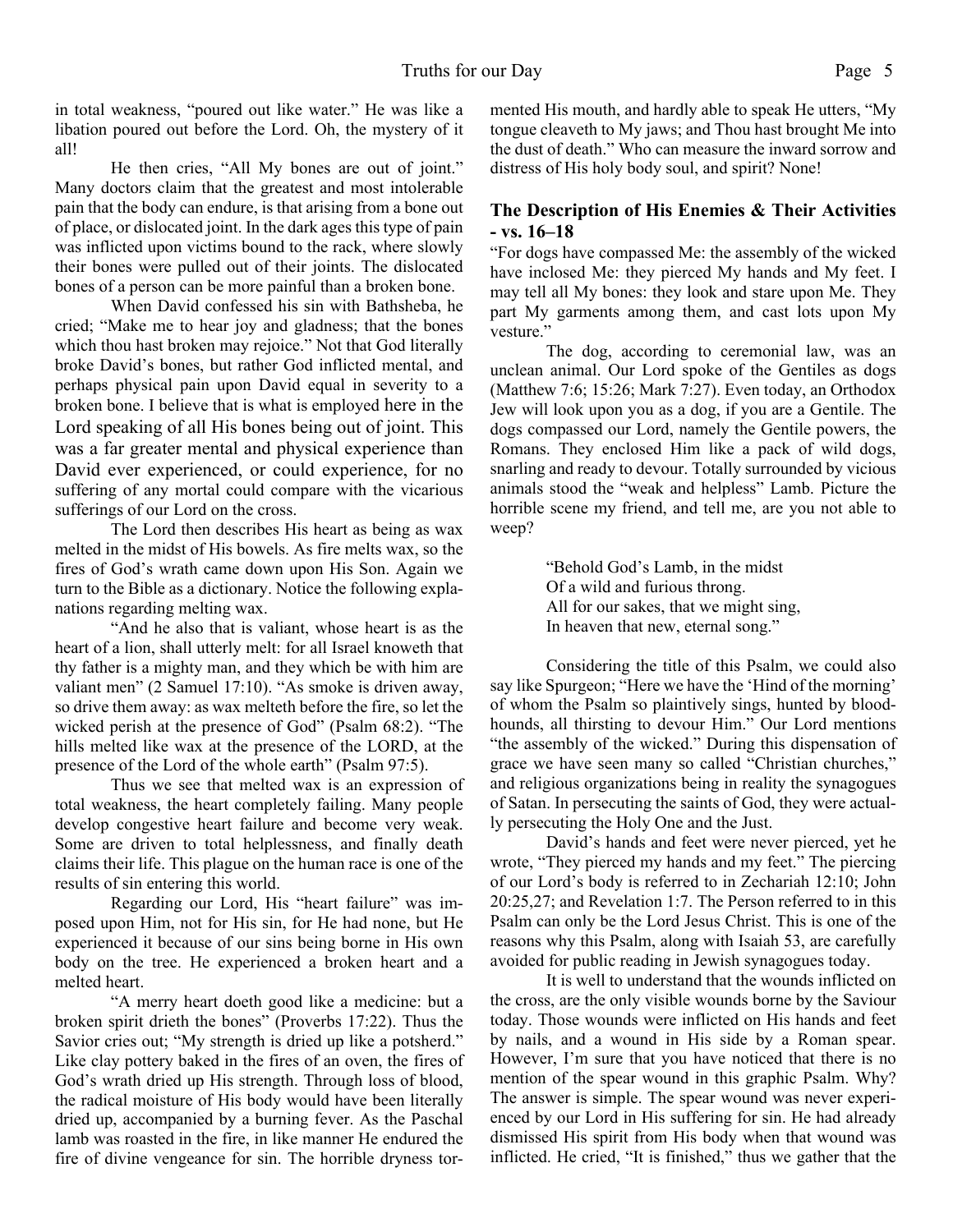atoning work was entirely completed before the centurion plunged his spear into the Saviour's side. There is a hymn that goes like this: "The spear that pierced His side, drew forth the blood to save." This is utter nonsense! Since when did a Roman centurion play a part in our atonement? When Christ cried, "It is finished," what was finished? It was His work for our redemption, it was paid in full!

*(Continued)*

 **We are not to fight against the flesh... we are to count it dead; we are not to fight with the world, but to separate from it; but we are to resist the devil and he will flee from us.** W. Lincoln

## **David's Behavior**

*Wm. Rogers*

In the 18th chapter of 1st Samuel, an expression which<br>seldom occurs in the Scriptures, is used no less than **L**seldom occurs in the Scriptures, is used no less than four times of David—that he "behaved himself wisely," It would be well for God's people if this could be said of them always, but such is far from being the case, and as we shall see, it was not always true of David himself. Our unsaved friends and neighbors invariably attach more importance to our behavior than to our preaching, so it is more needful that we should behave wisely before them, than that we should preach wisely to them. If we do so, as 1st Peter 2, reminds us, our godly living will either win them  $(v. 12)$ , or at least close their mouths v. 1 5); while if we behave foolishly, that very fact should close our own.

 It is interesting to notice how varied are the circumstances under which David's behavior is commended. In v. 5 it is when he has been receiving the highest honors as the result of his victory over Goliath. The people are praising him, Jonathan has stripped himself out of love for him, Saul has advanced him to be head over his men of war. It surely was enough to make a young man top-heavy, and many there are who have made fools of themselves through the pride engendered by similar circumstances. Popularity has always been a snare to saints, and perhaps never more generally and more manifestly so than today. If the world that despised and rejected our Lord turns to praise and patronizes us, we have need to be instantly on our guard. It means either that we have already left the path trodden by Him, or that Satan, by these insidious wiles, is seeking to allure us out of it. But amidst all his honors David, we are told in v. 5, "behaved himself wisely," and so maintained a good testimony "in the sight of all the people, and also in the sight of Saul's servants."

 But now a new factor is introduced into his history, that jealousy of Saul, which so relentlessly pursued him from this time onward. God had warned Saul in Ch. 13:14, and again in Ch. 15: 28, that He had taken the kingdom from him and given it to a neighbor of his. Ever since then. Saul doubtless had been on the lookout to discover who it was that was to supersede him: and now as he "eyed" David (v. 9), his suspicious mind got to work. Here was a man who might well be called his 'neighbor,' since he came from Bethlehem, only eight or nine miles distant from Saul's own home in Gibeah. Here was a man who quite evidently had the Lord with him (vss. 12, 28). Here was a man to whom even the common people were giving more honor than to himself; "What can he have more but the kingdom" v. 8) ? At a still later stage, when his suspicions had become certainty, he said to Jonathan, "As long as the son of Jesse liveth upon the ground, thou shalt not be established, nor thy kingdom" (Ch. 20: 31). But first his jealousy takes the form of removing David from about his person, and degrading him from his position as head over the men of war  $(v, 5)$ , to be merely "captain over a thousand" (v. 13).

Thus the man who, a short time previously, had been "tested by prosperity," is subjected to the opposite extreme; and the question must have arisen in the minds of those who looked on, "How will he now act? Will he stand up for his rights and rebel against the king? Or will he pout and sulk and leave the royal service?" But David did neither of these things, for it is again recorded of him that he "behaved himself wisely in all his ways" (v. 14), and yet again that Saul "saw that he behaved himself very wisely" (v. 1 5). As we read this let us do some questioning ourselves. How does adversity affect me? How have I acted when I got a set-back from my brethren, which in my own opinion I did not deserve? Did I fight and make trouble amongst God's people? Or did I sulk and give up my part in the various activities of the assembly, and perhaps even absent myself from the meetings for a time? Can I honestly say that when such circumstances have arisen, I have always behaved myself wisely? Many an assembly trouble would have been avoided, and many a division among the saints been averted, had this been oftener the case.

 The last occurrence in the chapter of the expression we have been noticing is in its closing verse, where we read that "the princes of the Philistines went forth (i.e. to battle), and it came to pass, as often as (R.V.) they went forth, that David behaved himself more wisely than all the servants of Saul, so that his name was much set by." In this verse we have still another setting for it, that of actual conflict with the enemy, in which once more David's wise behavior shines forth preeminently. At a later time in his life, we read that "at the time when kings go forth to battle," David tarried behind. But not so here, although if he had,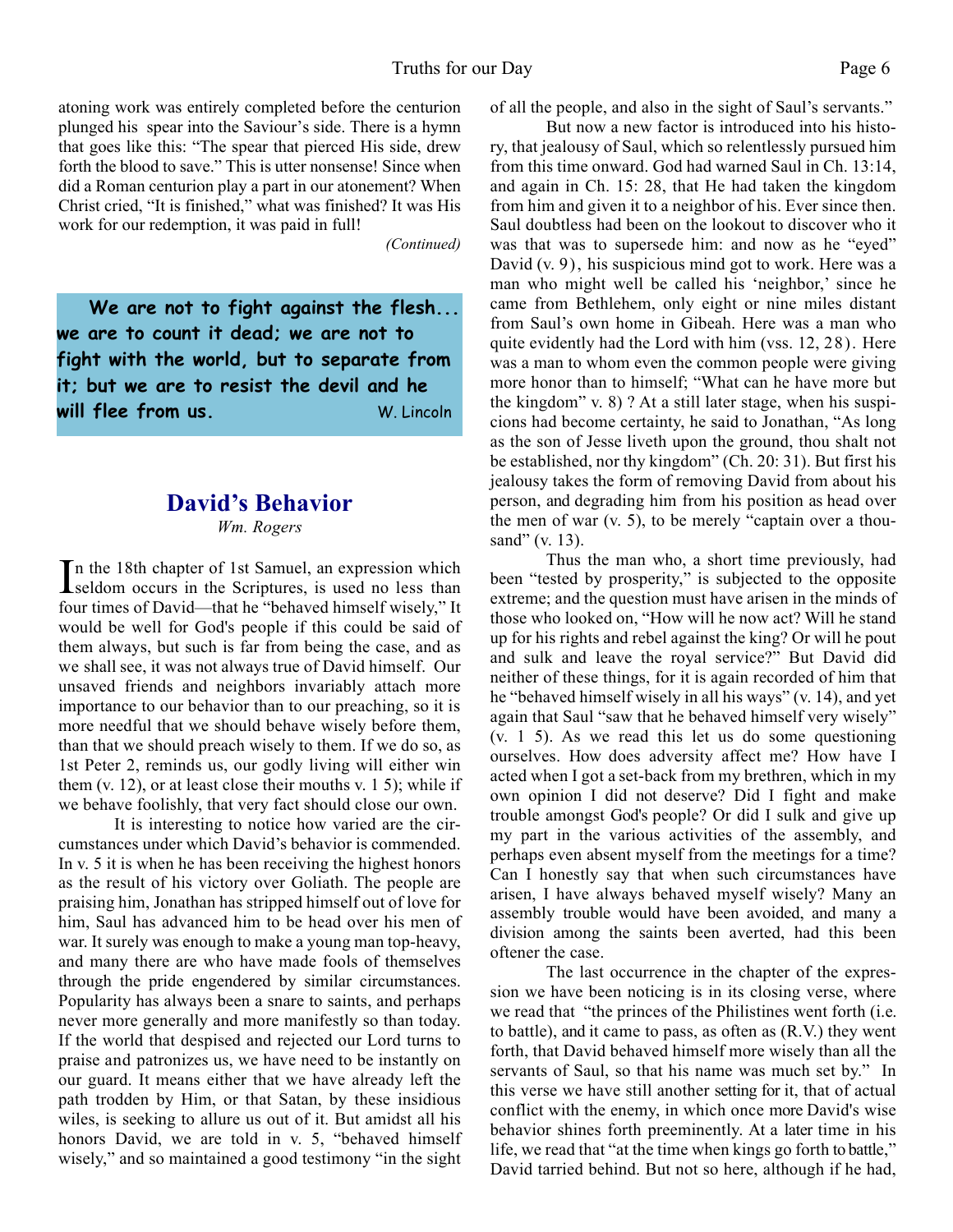he could have given a better reason for it than then. He had recently taken a wife, and according to Deut. 24 5, was exempt from war for a year. But these battles with the Philistines were not merely Saul's battles, or Israel's battles. They were the "battles of the Lord" (1 Sam. 25:28), and David would not be absent from them on any account. This clear view of the real issues of the conflict is still very necessary for God's people. It is not only that we should come to the help of our brethren, and share with them in the fight; but that we should come "to the help of the Lord" (Judg. 5:23). And though He can conquer without us, let us beware lest we bring on ourselves the curse of`Meroz.

 But there is another expression used of David, to which I wish to draw attention—one sad in itself, but all the sadder when contrasted with what is so often said of him in 1 Sam. 18. It occurs in Ch. 21:13, where having through fear of Saul gone down among the Philistines, and having while there become afraid of the Philistines themselves, it is said that he "changed his behavior," and acted the fool. What a grievous change it was, and how clearly did it show that something was wrong! These enemies of Israel had seen queer things before. They had seen a man whom God had made strong to do impossible things brought down so low as to do women's work in their prison, and to make sport for them. Now they see another might man of God scrabbling on the doors of the gate, and letting his spittle fall down upon his beard.

 What did it mean, and why such a change from the wise behavior of ch. 18? The difference lay here, that in the former instances, each change of circumstances came to David while walking in the Lord's path, and was not of his own choosing. But now he has left that path, in leaving God's land through his fear of Saul. Then, he could count of God being with him; but now he is left for a time to his own devices, and what a poor figures he cuts. The story teaches a lesson much needed by saints today, when God's commandments are trifled with and His path for His people, whether collectively or individually, is departed from, and self-chosen paths substituted, as lightheartedly as if it were a matter of no consequence.

 How David got deliverance we learn from Ps. 34, which as its title shows, has reference to this occasion. There he tells us how the Lord delivered him, first "from all his fears" (v. 4), and then "from all his troubles" (v. 6). And there we are taught that he who has the fear of the Lord in his soul (vss. 7, 9, 11) need have no other fear, and so has no occasion to leave God's path, nor to leave out any of God's commandments.

## **A Place for the Lord** *W. Halstead*

David was a man after God's own heart. His name<br>David (beloved) speaks of what he was to God. avid was a man after God's own heart. His name Jehovah loved him; and this love known and believed, begat love to the Lord in David, and produced that desire in his heart to "Find a place for the Lord, an habitation for the mighty God of Jacob" (Psalm 132:5) where Jehovah and "The ark of His strength," could rest. This desire (as in every true desire and longing after God) was the fruit of the Holy Spirit's operation, bringing him into fellowship with the heart and mind of God, whose desire and purpose was to dwell among His redeemed people (Exodus 25:8).

Thus has it been through all ages with those whose hearts have been won by the love of God. They have desired His presence with them, that they might enjoy, and bask in the sunshine of His love. When the Lord had redeemed His chosen people Israel, by blood (Exodus 12:13), and by power (ch. 15:30) and they stood (in figure) on resurrection ground on the other side of the Red Sea, their hearts were filled with His goodness, and their mouths with His praise. Led by Moses, they sang the praises of their Redeemer, Who He was, and what He had done. He was their "strength and song," and had become their salvation. (Exodus 15:1, 2).

Having triumphed gloriously over all their enemies, and led them forth out of Egypt, in anticipation, they sang of His purpose to "Bring them in, and plant them in the mountain of His inheritance, in the place O Lord which Thou hast made for Thee to dwell in, the sanctuary, O Lord, which Thy hands have established" (v. 17). Before entering the land of promise, He, by His servant Moses, gave them very definite directions as to what they were to do in it. They were to "Utterly destroy all the places wherein the nations which ye shall possess served their gods," and "Destroy the names of them out of that place." (Deuteronomy 12: 2, 3), because there was to be a place there in which the Lord would choose to put His name (v. 5). When Israel entered the land, the Lord first set up His name and Tabernacle at Shiloh (Jeremiah 7:12). But because of the people's idolatry, "He forsook the Tabernacle, the tent which He placed among men" (Psalm 78:60), and revealed the place of His choice to David. "For the Lord hath chosen Zion; He hath desired it for His habitation. This is my rest for ever; here will I dwell: for I have desired it" (Psalm 132:13, 14). It was the place where judgment was stayed by sacrifice (1 Chronicles 21). Thus has it been always. God cannot rest and dwell among men, except on the ground of an accepted offering.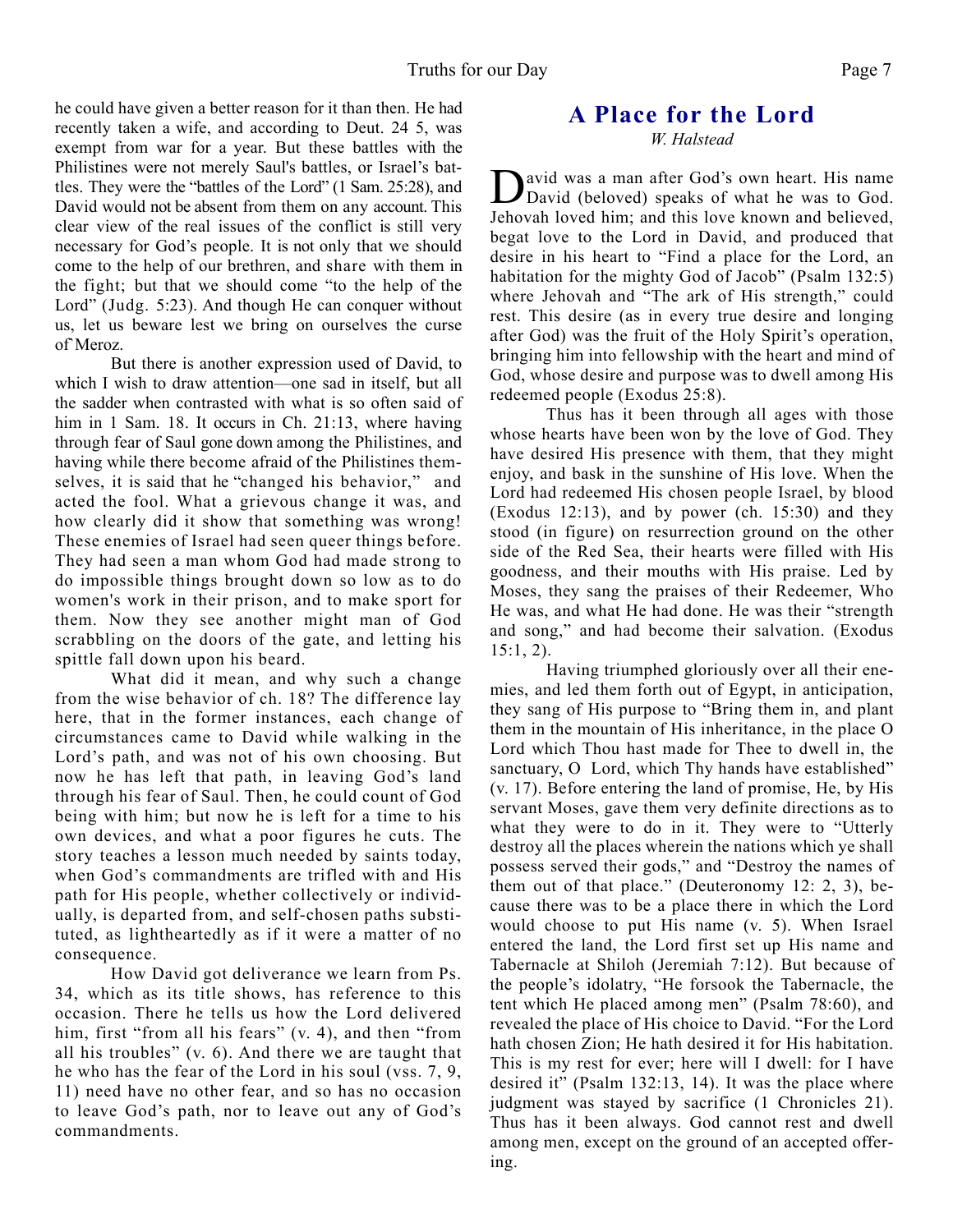At that place in due time Solomon built "An house for the Name of the Lord God of Israel" (2 Chronicles 6:7) which was a center for the gathering and worship of His people. There only were they to bring their gifts and offerings; to eat and rejoice before Him (Deut. 12:11-12). There also, to "sacrifice, roast, and eat the passover," and keep the great feasts of Jehovah (ch. 16.)

Of that place He said, "Now have I chosen and sanctified this house that My name may be there for ever; and Mine eyes, and Mine heart shall be there perpetually" (2 Chronicles 7:16). Such was His appreciation and love for the place He had chosen. Alas! once again, because of the sin and idolatry of the people, He had to forsake it, and Ezekiel in his "Visions of God," saw "The glory of the Lord" gradually depart, as if loth to go, (Ezekiel 10:6, 18, 11, 22, 23).

It seemed as though the "gods many" of the nations, had defeated the purpose of the great Jehovah, the God. of Israel. But the purpose stands, and the prophet saw the House of the Lord again filled with His glory (ch. 43:2, 4, 5) which is a vision of a time yet to come. In the meanwhile, upon the solid foundation of the death and resurrection of Christ, God has chosen another place for His Name, (Matthew 18:20) comprising another people from among the nations for His Name (Acts 15:14). These are sinners from Jew and Gentile, saved by grace, purchased and redeemed by the precious blood of Christ, and "builded together for an habitation of God through the Spirit" (Ephesians 2:22). They are seen as "living stones, are built up a spiritual house" (1 Peter 2:5), and "An holy temple in the Lord" (Ephesians 2:21). Gathered by the Spirit unto "The Name of the Lord Jesus Christ" they own and submit to His authority; they trust in the all-sufficiency of His Name to supply all their needs for worship and service. Being indwelt and led by the Spirit, they worship in the Spirit, and offer spiritual sacrifices, acceptable to God by Jesus Christ (1 Peter 2:5). God is pleased to dwell with them, and manifests His presence through the working of the Spirit; "As He will" (1 Corinthians 12:6. 11).

He "dwelleth not in temples made with hands; neither is worshipped with men's hands" (Acts 17:24, 25). Everything now is spiritual, and to those who have found God's center, Christ, and are professedly gathered unto His Name, being in submission to His lordship, and under the direct control and guidance of the Holy Spirit, is absolutely essential, if the testimony of the Lord is to be maintained. In the last state of the church on earth, He is outside that which professes to be His habitation (Revelation 3:20).

We are living in the last days, and need the utmost vigilance to guard the assemblies from the inroads of evil. Our three enemies, "the world, the flesh, and the Devil," are very busy. Worldly amusements, and methods, mixed with spiritual things, are marring the worship of God, and the enjoyment of. the Father's love (Exodus 32:6). The intrusion of "the first man," seeking to guard, guide and control, instead of trusting "the second Man" to do so, by the Holy Spirit, is becoming more and more manifest (2 Samuel 6:6; Philippians 3:3).

Satan, as an "angel of light," is stealthily introducing the leaven of evil doctrine, seeking to corrupt the pure doctrine of Christ (Matthew. 13:33). May the Lord raise up faithful watchmen to warn, and porters to guard, the assemblies of God, so that there may still be a "place for the Lord," where His Name may be honored, and His Word kept (Rev. 3:8) until He comes.

## **GOD IS LOVE!**

There is therefore a love which is infinite in its measure! There is a love which is everlasting in its duration; which is omnipotent in its power; which is unchangeable in its character; which is all pervading in its presence; which passes knowledge! There is a love which has creation for its theater, earth for its footstool, heaven for its chief abode, its everlasting home! Of all created love, it is the source; and of all blessings it is the giver! Its laws express it ("Thou shalt love") Its ways declare it; but Christ alone is the full and glorious manifestation, its incarnation and embodiment; and Christ crucified is the opening of its very heart and bowels to mankind and to the universe!

## **Discipline**

*Herbert E. Hume* "He openeth their ears to understanding."

The word "Discipline" appears but once in the authorized<br>version (Job 36:10). The same Hebrew word, however, he word "Discipline" appears but once in the authorized is translated "chastening," "correction," "instruction". Oh how much there is for a Christian in this significant word; how deep its meaning as one passes through affliction. What exercise of soul! Asaph said, "All the day long I have been plagued and chastened every morning." Now no chastening for the present seemeth to be joyous but grievous. It is one thing to talk about being under the chastening hand of God; but it is another thing altogether to have the experi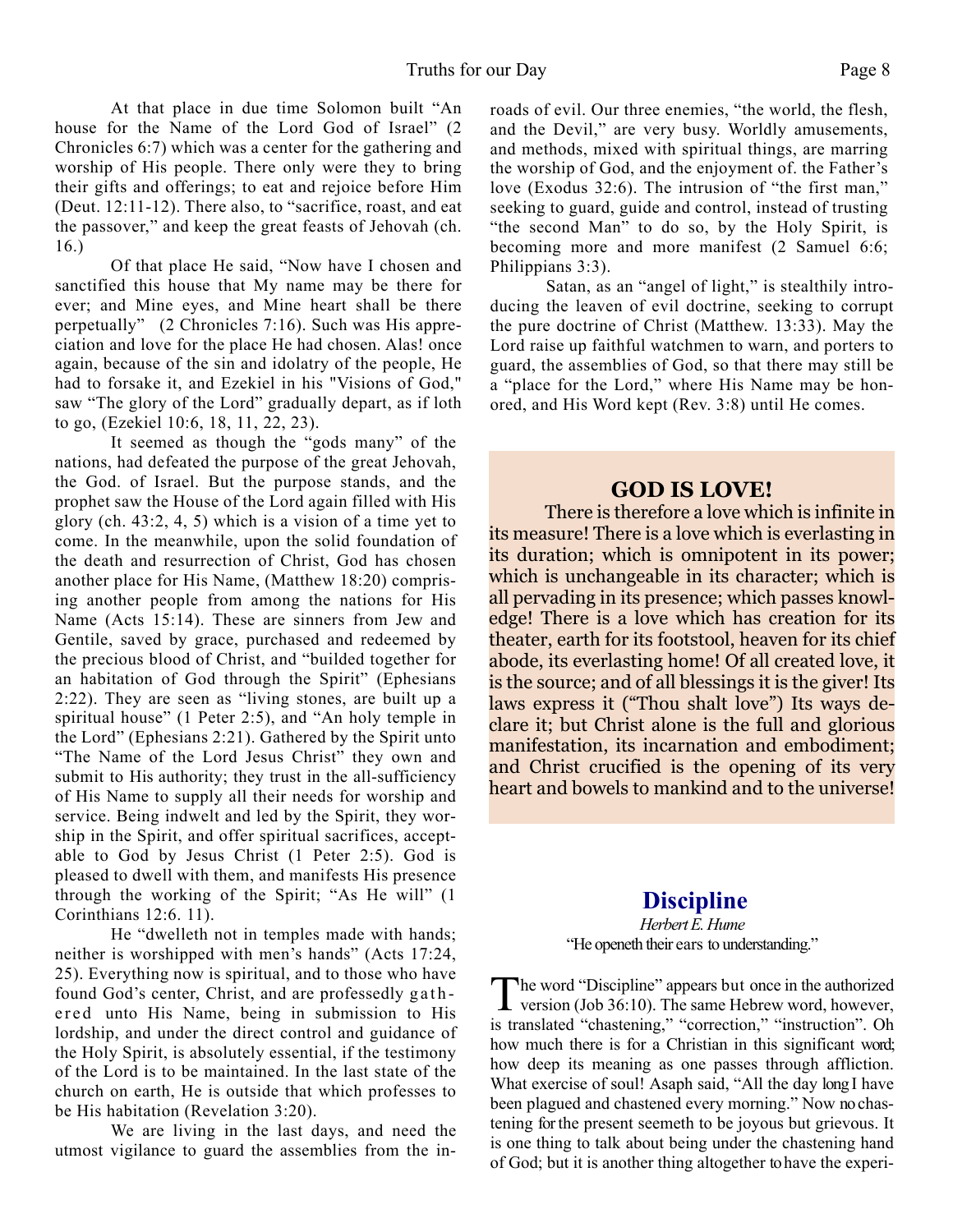ence of it day by day, and night by night. "So I am made to possess months of vanity, and wearisome nights are appointed unto me." When I lie down I say, "When shall I arise, and the night be gone? and I am full of tossings to and fro until the dawning of the day." As to the world today, we know that God is not even seen openly acting in government. In this present time evil is allowed to go on; men are allowed to take their own ways; yet in the end it will be found that out of it all God has secured the fulfillment of His Divine purposes. So it was at the cross the Lord Jesus was taken and by wicked hands crucified and slain. But in the wisdom of God the death of Christ is made the basis and groundwork of our salvation. This is the glory of the invisible God, that thus holds in His own hand the control of all things, even while He seems to be drawn entirely from this scene, so far as government is concerned. But with His children God deals in a different way. The moment grace has saved me, that moment I come under the direct governmental hand of God as His child, His Son and what Son is he whom the Father chasteneth not? He does not chastise arbitrarily, without a motive or cause "Whom the Lord loveth He chasteneth." He cloth not afflict willingly. Am I tempted to think that I am forgotten? Yes, sometimes; but it is not God who has forgotten. It is I! What have I forgotten?—Ye have forgotten the exhortation that speaks to you as Sons: "My Son despise not the chastening of the Lord, nor faint when reproved by Him . . Ye endure for chastening; God conducts himself toward you as Sons" (Darby translation).

 The scripture above quoted (Hebrews 12:5) is based on the affectionate appeal in Proverbs 3:11, "My Son despise not the chastening of the Lord, neither be weary of His correction; for him whom the Lord loveth He correcteth, even as a Father the Son in whom he delighteth." My discipline, therefore. though it be sore. is a proof to my heart that I am beloved of the Father, and blest of Him (Psalm 94:12). From Hebrews 12:10 I learn the purpose God has in view. He is active in love to me, even in my sufferings. He has not only saved me and given me free access to Himself, but He is day by day occupied with the details of my life; He thinks unceasingly about me. To what end?—that I might be a partaker of His holiness. God is ever and always apart from all that is evil; and He would have me in spirit apart with Himself separated, as He is separated from evil; both that which is around me, and that which is within me. To be thus apart with God is to be where I can enjoy that intimate acquaintance with the mind of God, which is my right as a child, my privilege as an heir of glory, and my strength for the pilgrim way. By grace I have been made partaker of the Divine nature, but I have also within me a human nature which knows nothing of God's holiness. Now the purpose for which I was saved is the glory of God; and this purpose is accomplished by bringing me into the fullest possible measure of communion with God. For the practical realization of this, I have to put off the old man, and put on the new

(Ephesians 4:22-24) The new man is Christ. Christ was holy (not merely innocent). He was consecrated in all His will to God; He was separate from evil, and walked on earth in the energy of the Spirit. In any measure that I am conformed to Christ practically, I am being made partaker of the holiness of God. God comes in and helps me by permitting things to happen which tend to cripple the old nature. That which is from a Father's hand has purpose in it, and I must not treat it lightly. Because it is from a Father's hand, I need not faint under it. It is a great help to see from the Word God's ways in discipline with His beloved people of old. How He cared for Israel in the wilderness. Yet daily, there was discipline; they were humbled and suffered to hunger; they were fed with manna. In it all God had an object they must learn that man does not live by bread alone, but by every word that proceeds out of the mouth of the Lord. Moses, in Deut. 8, reminds Israel of this, and calls upon them to consider in their hearts that "as a man chasteneth his Son, so the Lord thy God chasteneth thee."

 In scanning the history of God's servants of old, it becomes clear that He had in every case, a definite object before Him; some blessing, some deliverance, some advancement, which could only be conferred through the medium of suffering. The Lord's dealings with His servant Job are very instructive. The adversary, as we know, obtained permission to afflict Job, and he availed himself to the full of that permission, until Job was stripped of all, in a most desolate condition. Was God negligent of His dear servant's welfare? On the contrary, all was permitted and overseen for a purpose, that Job might be led into self-knowledge and self-judgment (Job 42:5, 6). Speaking of the deep afflictions which Job endured, the Apostle says: "The Lord is pitiful and of tender mercy." To the natural eye it did not look like that. I must get God's viewpoint, otherwise I shall mistrust Him. "He that spared not His own Son, but delivered Him tip for us all, how shall He not with Him also freely give us all things?" I have been slow to see that my chastenings are a part of what God has given me.

 It is only as I am transformed by the renewing of my mind (Romans 12:2), that I shall be able to receive each daily trial, great or small, as being for me "the good and acceptable and perfect will of God." Daily, hourly, my prayer must be: "Father, save me from my natural mind, from my own thoughts."

 In Jacob's life also, we see God working for the cancellation of self-confidence, human foresight, and subtlety. Not many attractive features about Jacob naturally, but then God is not looking at us naturally. He takes up the most unlikely material and fashions it according to, His own wise purpose. His chastening hand was upon Jacob all through his life: Laban's heartlessness, the wickedness of His own Sons, the death of Rachel, the loss of Joseph. "All these things are against me," he said in his despair. Yet God was not against him, but for him. At Peniel God held Jacob back,—strove